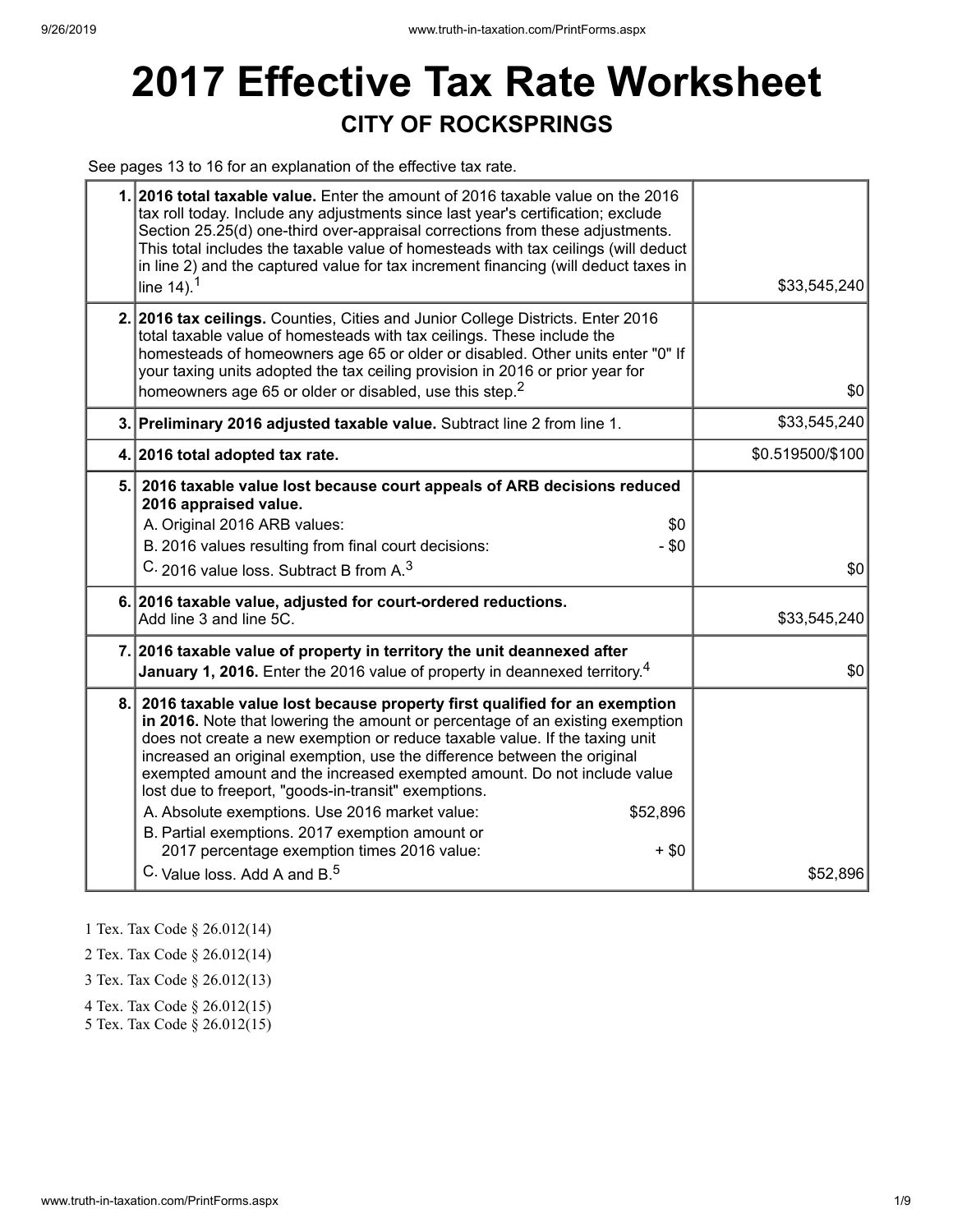# **2017 Effective Tax Rate Worksheet (continued) CITY OF ROCKSPRINGS**

| 9. | 2016 taxable value lost because property first qualified for agricultural<br>appraisal (1-d or 1-d-1), timber appraisal, recreational/scenic appraisal or<br>public access airport special appraisal in 2017. Use only those properties<br>that first qualified in 2017; do not use properties that qualified in 2016.<br>A. 2016 market value:<br>\$0<br>B. 2017 productivity or special appraised value:<br>$-$ \$0<br>C. Value loss. Subtract B from A. <sup>6</sup> | \$0          |
|----|-------------------------------------------------------------------------------------------------------------------------------------------------------------------------------------------------------------------------------------------------------------------------------------------------------------------------------------------------------------------------------------------------------------------------------------------------------------------------|--------------|
|    | 10. Total adjustments for lost value. Add lines 7, 8C and 9C.                                                                                                                                                                                                                                                                                                                                                                                                           | \$52,896     |
|    | 11. 2016 adjusted taxable value. Subtract line 10 from line 6.                                                                                                                                                                                                                                                                                                                                                                                                          | \$33,492,344 |
|    | 12. Adjusted 2016 taxes. Multiply line 4 by line 11 and divide by \$100.                                                                                                                                                                                                                                                                                                                                                                                                | \$173,992    |
|    | 13. Taxes refunded for years preceding tax year 2016. Enter the amount of<br>taxes refunded by the taxing unit for tax years preceding tax year 2016. Types<br>of refunds include court decisions, Tax Code § 25.25(b) and (c) corrections and<br>Tax Code § 31.11 payment errors. Do not include refunds for tax year 2016.<br>This line applies only to tax years preceding tax year 2016. $^7\,$                                                                     | \$294        |
|    | 14. Taxes in tax increment financing (TIF) for tax year 2016. Enter the amount of<br>taxes paid into the tax increment fund for a reinvestment zone as agreed by the<br>taxing unit. If the unit has no 2017 captured appraised value in Line 16D, enter<br>"0". <sup>8</sup>                                                                                                                                                                                           | \$0          |
|    | 15. Adjusted 2016 taxes with refunds and TIF adjustment. Add lines 12 and 13,<br>subtract line 14.9                                                                                                                                                                                                                                                                                                                                                                     | \$174,286    |
|    | 16. Total 2017 taxable value on the 2017 certified appraisal roll today. This<br>value includes only certified values and includes the total taxable value of<br>homesteads with tax ceilings (will deduct in line 18). These homesteads<br>includes homeowners age 65 or older or disabled. <sup>10</sup><br>A. Certified values only:<br>\$34,919,919<br>B. Counties: Include railroad rolling stock values<br>certified by the Comptroller's office:<br>$+$ \$0      |              |

6 Tex. Tax Code § 26.012(15)

7 Tex. Tax Code § 26.012(13)

8 Tex. Tax Code § 26.03(c)

9 Tex. Tax Code § 26.012(13)

10 Tex. Tax Code § 26.012(15)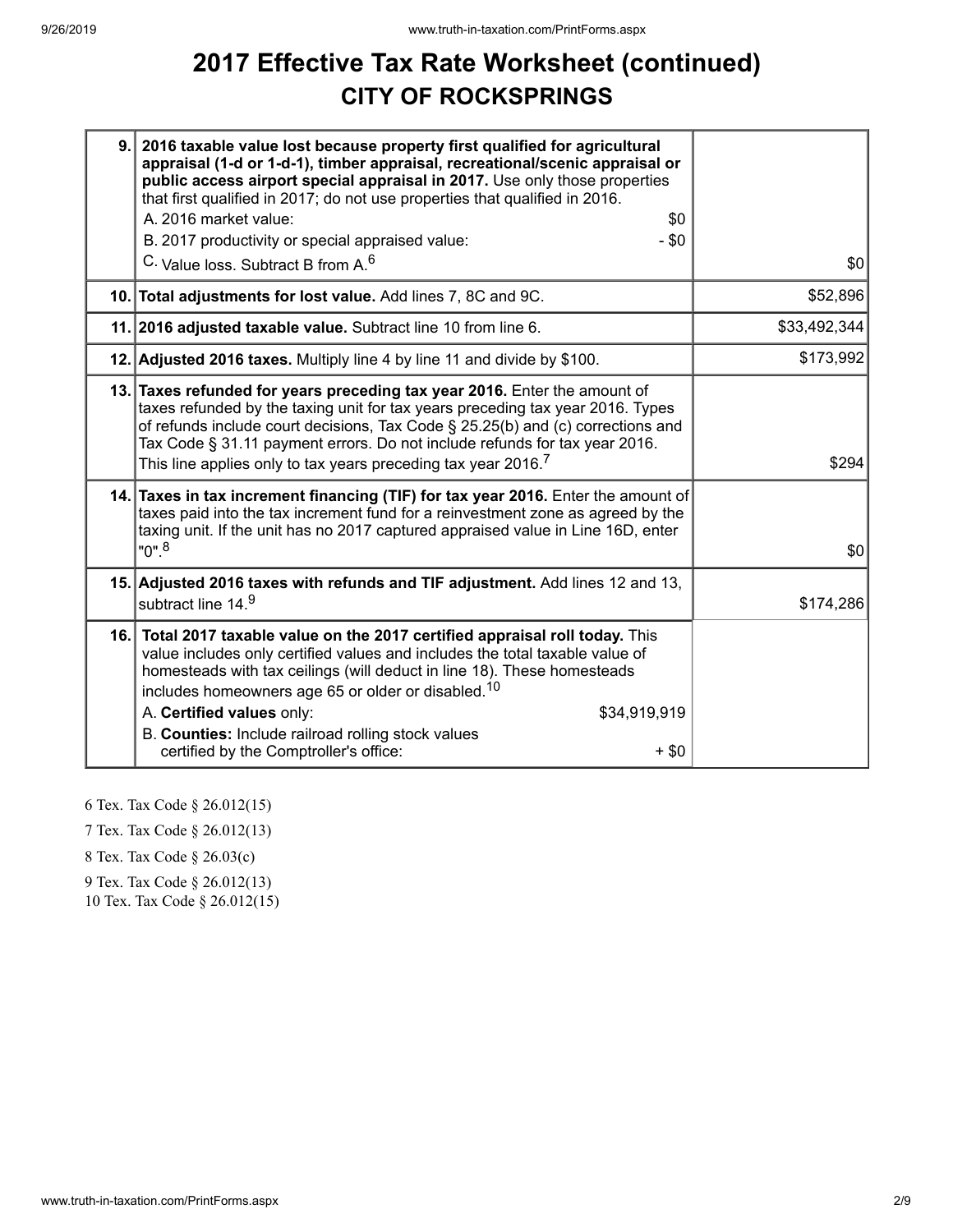# **2017 Effective Tax Rate Worksheet (continued) CITY OF ROCKSPRINGS**

| 16.<br>$\text{(cont.)}$ | C. Pollution control exemption: Deduct the value<br>of property exempted for the current tax year for<br>the first time as pollution control property:<br>D. Tax increment financing: Deduct the 2017<br>captured appraised value of property taxable by a<br>taxing unit in a tax increment financing zone for<br>which the 2017 taxes will be deposited into the<br>tax increment fund. Do not include any new<br>property value that will be included in line 21<br>below. <sup>11</sup><br>E. Total 2017 value. Add A and B, then subtract C<br>and D.                                                                                                                                                                                                                                                                                                                                                                                                                                                                                                                                                                                                                                                                                                    | $-$ \$0<br>$-$ \$0 | \$34,919,919 |
|-------------------------|---------------------------------------------------------------------------------------------------------------------------------------------------------------------------------------------------------------------------------------------------------------------------------------------------------------------------------------------------------------------------------------------------------------------------------------------------------------------------------------------------------------------------------------------------------------------------------------------------------------------------------------------------------------------------------------------------------------------------------------------------------------------------------------------------------------------------------------------------------------------------------------------------------------------------------------------------------------------------------------------------------------------------------------------------------------------------------------------------------------------------------------------------------------------------------------------------------------------------------------------------------------|--------------------|--------------|
| 17.                     | Total value of properties under protest or not included on certified<br>appraisal roll. <sup>12</sup><br>A. 2017 taxable value of properties under protest.<br>The chief appraiser certifies a list of properties still<br>under ARB protest. The list shows the appraisal<br>district's value and the taxpayer's claimed value, if<br>any or an estimate of the value if the taxpayer<br>wins. For each of the properties under protest,<br>use the lowest of these values. Enter the total<br>value. <sup>13</sup><br>B. 2017 value of properties not under protest or<br>included on certified appraisal roll. The chief<br>appraiser gives taxing units a list of those taxable<br>properties that the chief appraiser knows about<br>but are not included at appraisal roll certification.<br>These properties also are not on the list of<br>properties that are still under protest. On this list<br>of properties, the chief appraiser includes the<br>market value, appraised value and exemptions for<br>the preceding year and a reasonable estimate of<br>the market value, appraised value and<br>exemptions for the current year. Use the lower<br>market, appraised or taxable value (as<br>appropriate). Enter the total value. <sup>14</sup> | \$0<br>$+$ \$0     |              |

- 11 Tex. Tax Code § 26.03(c)
- 12 Tex. Tax Code § 26.01(c)
- 13 Tex. Tax Code § 26.04 and 26.041

14 Tex. Tax Code § 26.04 and 26.041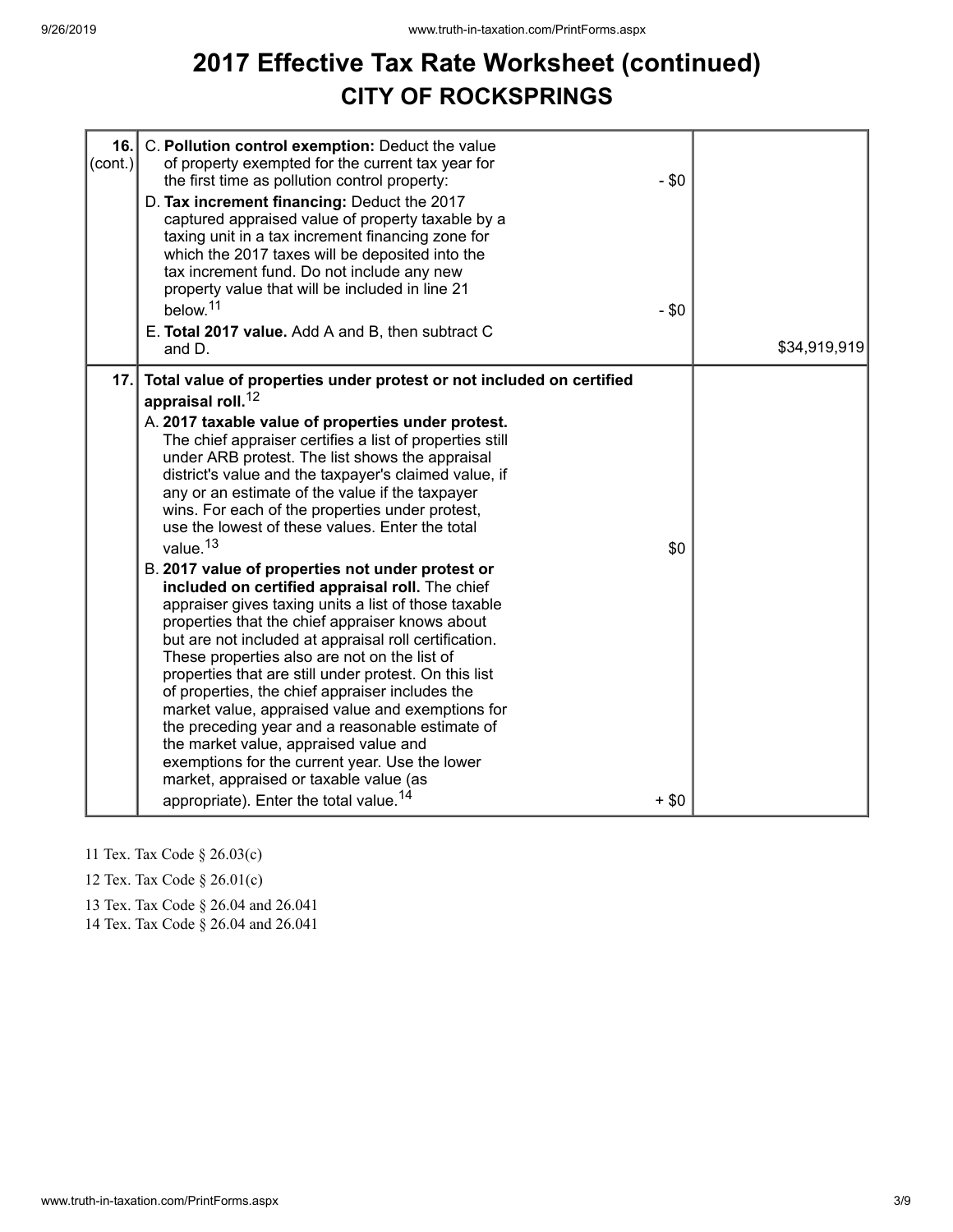## **2017 Effective Tax Rate Worksheet (continued) CITY OF ROCKSPRINGS**

| cont. | 17. C. Total value under protest or not certified. Add<br>A and B.                                                                                                                                                                                                                                                                                                                                                                                                                                                                                                                                                                             | \$0            |
|-------|------------------------------------------------------------------------------------------------------------------------------------------------------------------------------------------------------------------------------------------------------------------------------------------------------------------------------------------------------------------------------------------------------------------------------------------------------------------------------------------------------------------------------------------------------------------------------------------------------------------------------------------------|----------------|
|       | 18. 2017 tax ceilings. Counties, cities and junior colleges enter 2017 total taxable<br>value of homesteads with tax ceilings. These include the homesteads of<br>homeowners age 65 or older or disabled. Other taxing units enter "0". If your<br>taxing units adopted the tax ceiling provision in 2016 or prior year for<br>homeowners age 65 or older or disabled, use this step. <sup>15</sup>                                                                                                                                                                                                                                            | \$0            |
|       | 19. 2017 total taxable value. Add lines 16E and 17C. Subtract line 18.                                                                                                                                                                                                                                                                                                                                                                                                                                                                                                                                                                         | \$34,919,919   |
|       | 20. Total 2017 taxable value of properties in territory annexed after January<br>1, 2008. Include both real and personal property. Enter the 2017 value of<br>property in territory annexed. <sup>16</sup>                                                                                                                                                                                                                                                                                                                                                                                                                                     | \$0            |
|       | 21. Total 2017 taxable value of new improvements and new personal property<br>located in new improvements. New means the item was not on the appraisal<br>roll in 2016. An improvement is a building, structure, fixture or fence erected on<br>or affixed to land. New additions to existing improvements may be included if<br>the appraised value can be determined. New personal property in a new<br>improvement must have been brought into the taxing unit after January 1, 2016<br>and be located in a new improvement. New improvements do include property<br>on which a tax abatement agreement has expired for 2017. <sup>17</sup> | \$578,101      |
|       | 22. Total adjustments to the 2017 taxable value. Add lines 20 and 21.                                                                                                                                                                                                                                                                                                                                                                                                                                                                                                                                                                          | \$578,101      |
|       | 23. 2017 adjusted taxable value. Subtract line 22 from line 19.                                                                                                                                                                                                                                                                                                                                                                                                                                                                                                                                                                                | \$34,341,818   |
|       | 24. 2017 effective tax rate. Divide line 15 by line 23 and multiply by \$100. <sup>18</sup>                                                                                                                                                                                                                                                                                                                                                                                                                                                                                                                                                    | \$0.5075/\$100 |
|       | 25. COUNTIES ONLY. Add together the effective tax rates for each type of tax the<br>county levies. The total is the 2017 county effective tax rate. <sup>19</sup>                                                                                                                                                                                                                                                                                                                                                                                                                                                                              |                |
|       | <b>Fund Name</b><br><b>Tax Rate</b><br>${fields.1}$<br>${field36.2}$                                                                                                                                                                                                                                                                                                                                                                                                                                                                                                                                                                           | \$/\$100       |

15 Tex. Tax Code § 26.012(6)

16 Tex. Tax Code § 26.012(17)

17 Tex. Tax Code § 26.012(17)

18 Tex. Tax Code § 26.04(c)

19 Tex. Tax Code § 26.04(d)

A county, city or hospital district that adopted the additional sales tax in November 2016 or in May 2017 must adjust its effective tax rate. *The Additional Sales Tax Rate Worksheet* on page 39 sets out this adjustment. Do not forget to complete the *Additional Sales Tax Rate Worksheet* if the taxing unit adopted the additional sales tax on these dates.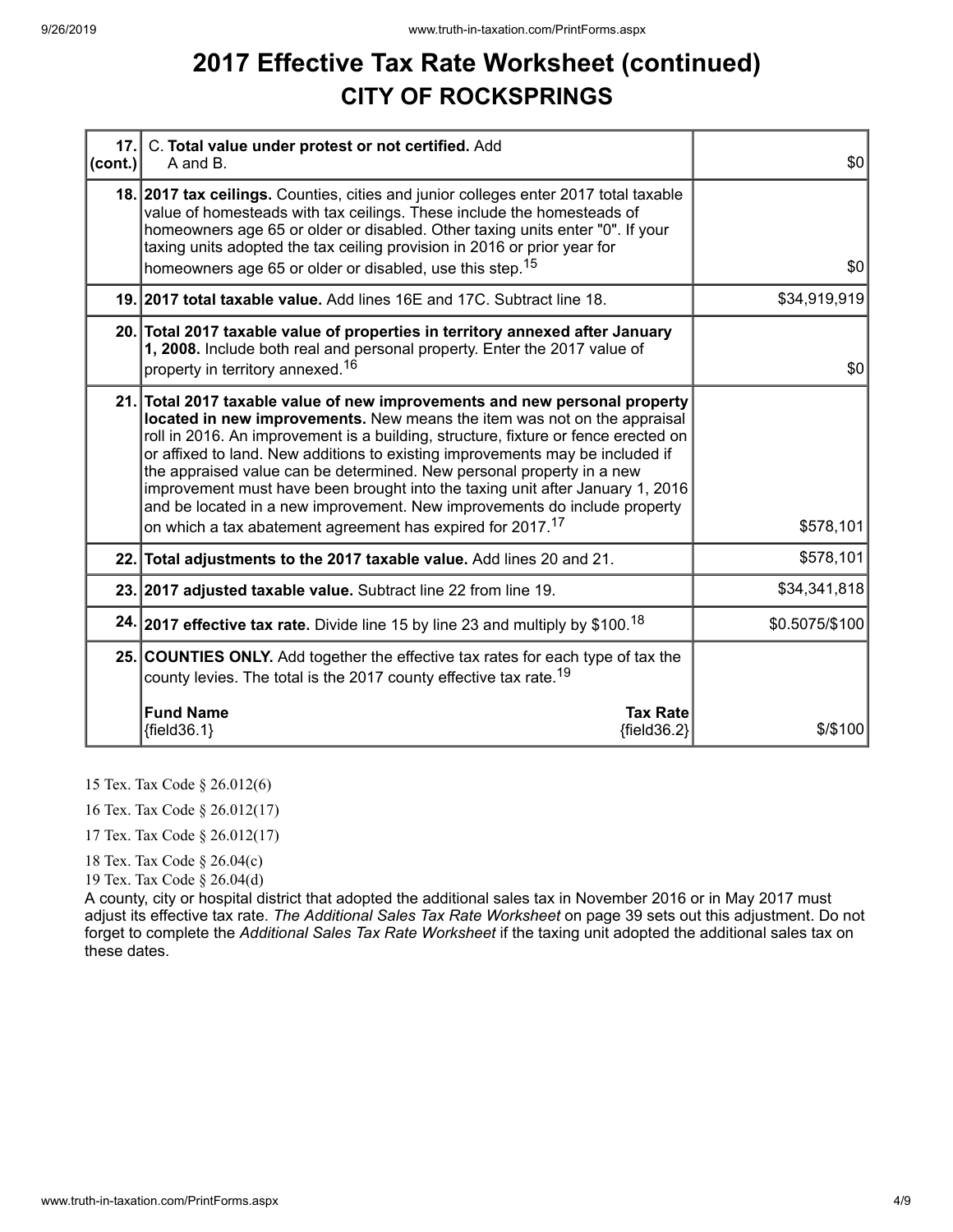# **2017 Rollback Tax Rate Worksheet CITY OF ROCKSPRINGS**

See pages 17 to 21 for an explanation of the rollback tax rate.

|      | 26. 2016 maintenance and operations (M&O) tax rate.                                                                                                                                                                                                                                                                                                                                                                                                                                                                                                                                                                                                                                                                                                                                                                                                                                                                                                                                                                                                                                                                                                                                                                                                                                                                                                                          | \$0.519500/\$100 |
|------|------------------------------------------------------------------------------------------------------------------------------------------------------------------------------------------------------------------------------------------------------------------------------------------------------------------------------------------------------------------------------------------------------------------------------------------------------------------------------------------------------------------------------------------------------------------------------------------------------------------------------------------------------------------------------------------------------------------------------------------------------------------------------------------------------------------------------------------------------------------------------------------------------------------------------------------------------------------------------------------------------------------------------------------------------------------------------------------------------------------------------------------------------------------------------------------------------------------------------------------------------------------------------------------------------------------------------------------------------------------------------|------------------|
|      | 27. 2016 adjusted taxable value. Enter the amount from line 11.                                                                                                                                                                                                                                                                                                                                                                                                                                                                                                                                                                                                                                                                                                                                                                                                                                                                                                                                                                                                                                                                                                                                                                                                                                                                                                              | \$33,492,344     |
| 28.1 | 2016 M&O taxes.<br>\$173,992<br>A. Multiply line 26 by line 27 and divide by \$100.<br>B. Cities, counties and hospital districts with<br>additional sales tax: Amount of additional sales<br>tax collected and spent on M&O expenses in<br>2016. Enter amount from full year's sales tax<br>revenue spent for M&O in 2016 fiscal year, if any.<br>Other units, enter "0." Counties exclude any<br>amount that was spent for economic development<br>grants from the amount of sales tax spent.<br>$+$ \$0<br>C. Counties: Enter the amount for the state criminal<br>justice mandate. If second or later year, the<br>amount is for increased cost above last year's<br>amount. Other units, enter "0."<br>$+$ \$0<br>D. Transferring function: If discontinuing all of a<br>department, function or activity and transferring it<br>to another unit by written contract, enter the<br>amount spent by the unit discontinuing the<br>function in the 12 months preceding the month of<br>this calculation. If the unit did not operate this<br>function for this 12-month period, use the amount<br>spent in the last full fiscal year in which the unit<br>operated the function. The unit discontinuing the<br>function will subtract this amount in H below. The<br>unit receiving the function will add this amount in<br>$+/-$ \$0<br>H below. Other units, enter "0." |                  |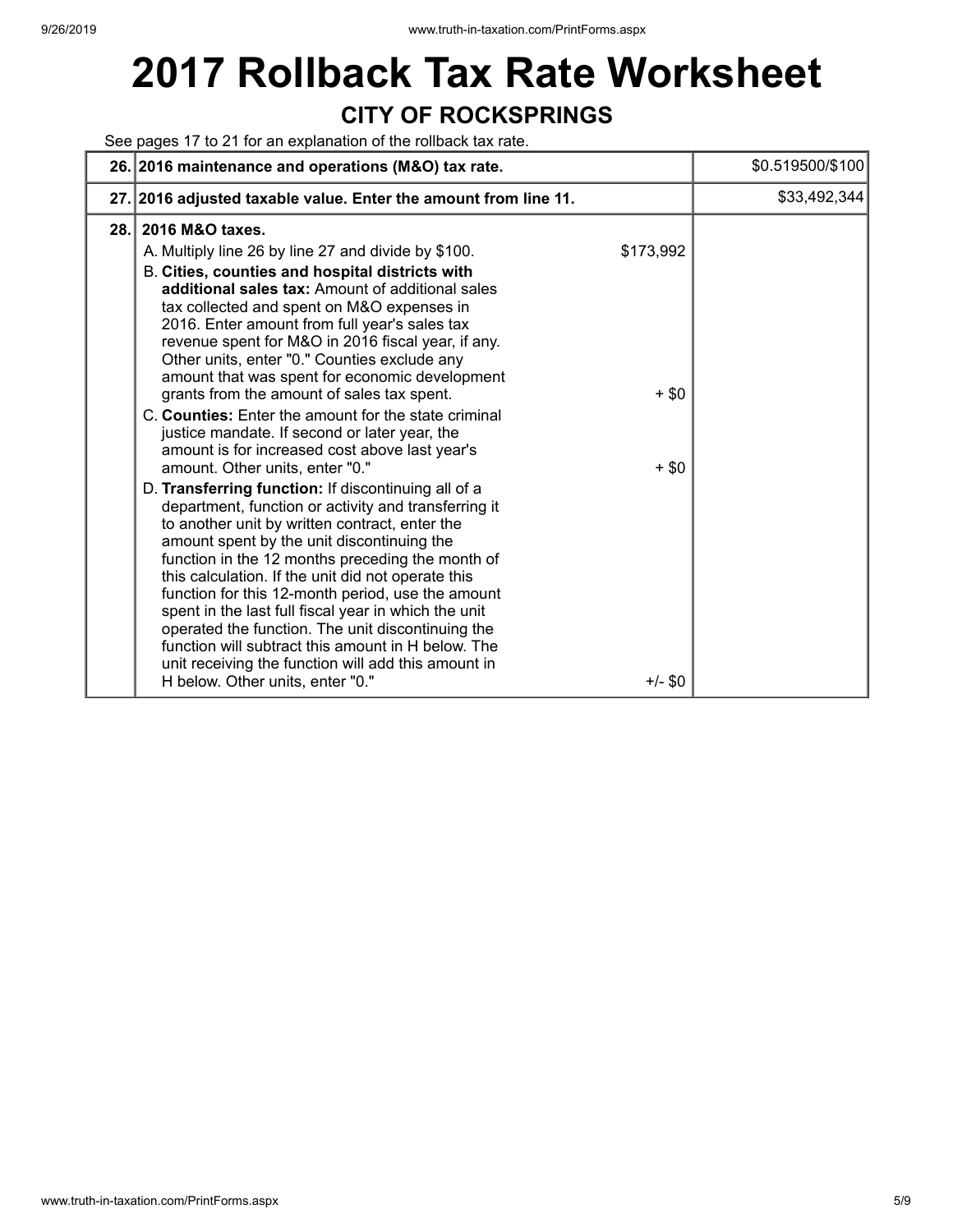### **2017 Rollback Tax Rate Worksheet (continued) CITY OF ROCKSPRINGS**

| 28.<br>(cont.) | E. Taxes refunded for years preceding tax year<br>2016: Enter the amount of M&O taxes refunded<br>during the last budget year for tax years<br>preceding tax year 2016. Types of refunds<br>include court decisions, Section 25.25(b) and (c)<br>corrections and Section 31.11 payment errors.<br>Do not include refunds for tax year 2016. This<br>line applies only to tax years preceding tax year<br>2016.<br>F. Enhanced indigent health care expenditures:<br>Enter the increased amount for the current year's<br>enhanced indigent health care expenditures<br>above the preceding tax year's enhanced<br>indigent health care expenditures, less any state<br>assistance.<br>G. Taxes in tax increment financing (TIF): Enter<br>the amount of taxes paid into the tax increment<br>fund for a reinvestment zone as agreed by the<br>taxing unit. If the unit has no 2017 captured<br>appraised value in Line 16D, enter "0."<br>H. Adjusted M&O Taxes. Add A, B, C, E and F. For<br>unit with D, subtract if discontinuing function and | $+$ \$289<br>$+$ \$0<br>$-$ \$0 |                |
|----------------|---------------------------------------------------------------------------------------------------------------------------------------------------------------------------------------------------------------------------------------------------------------------------------------------------------------------------------------------------------------------------------------------------------------------------------------------------------------------------------------------------------------------------------------------------------------------------------------------------------------------------------------------------------------------------------------------------------------------------------------------------------------------------------------------------------------------------------------------------------------------------------------------------------------------------------------------------------------------------------------------------------------------------------------------------|---------------------------------|----------------|
|                | add if receiving function. Subtract G.<br>29. 2017 adjusted taxable value.                                                                                                                                                                                                                                                                                                                                                                                                                                                                                                                                                                                                                                                                                                                                                                                                                                                                                                                                                                        |                                 | \$174,281      |
|                | Enter line 23 from the Effective Tax Rate Worksheet.                                                                                                                                                                                                                                                                                                                                                                                                                                                                                                                                                                                                                                                                                                                                                                                                                                                                                                                                                                                              |                                 | \$34,341,818   |
|                | 30. 2017 effective maintenance and operations rate.<br>Divide line 28H by line 29 and multiply by \$100.                                                                                                                                                                                                                                                                                                                                                                                                                                                                                                                                                                                                                                                                                                                                                                                                                                                                                                                                          |                                 | \$0.5074/\$100 |
|                | 31. 2017 rollback maintenance and operation rate.<br>Multiply line 30 by 1.08. (See lines 49 to 52 for additional rate for pollution<br>control expenses.                                                                                                                                                                                                                                                                                                                                                                                                                                                                                                                                                                                                                                                                                                                                                                                                                                                                                         |                                 | \$0.5479/\$100 |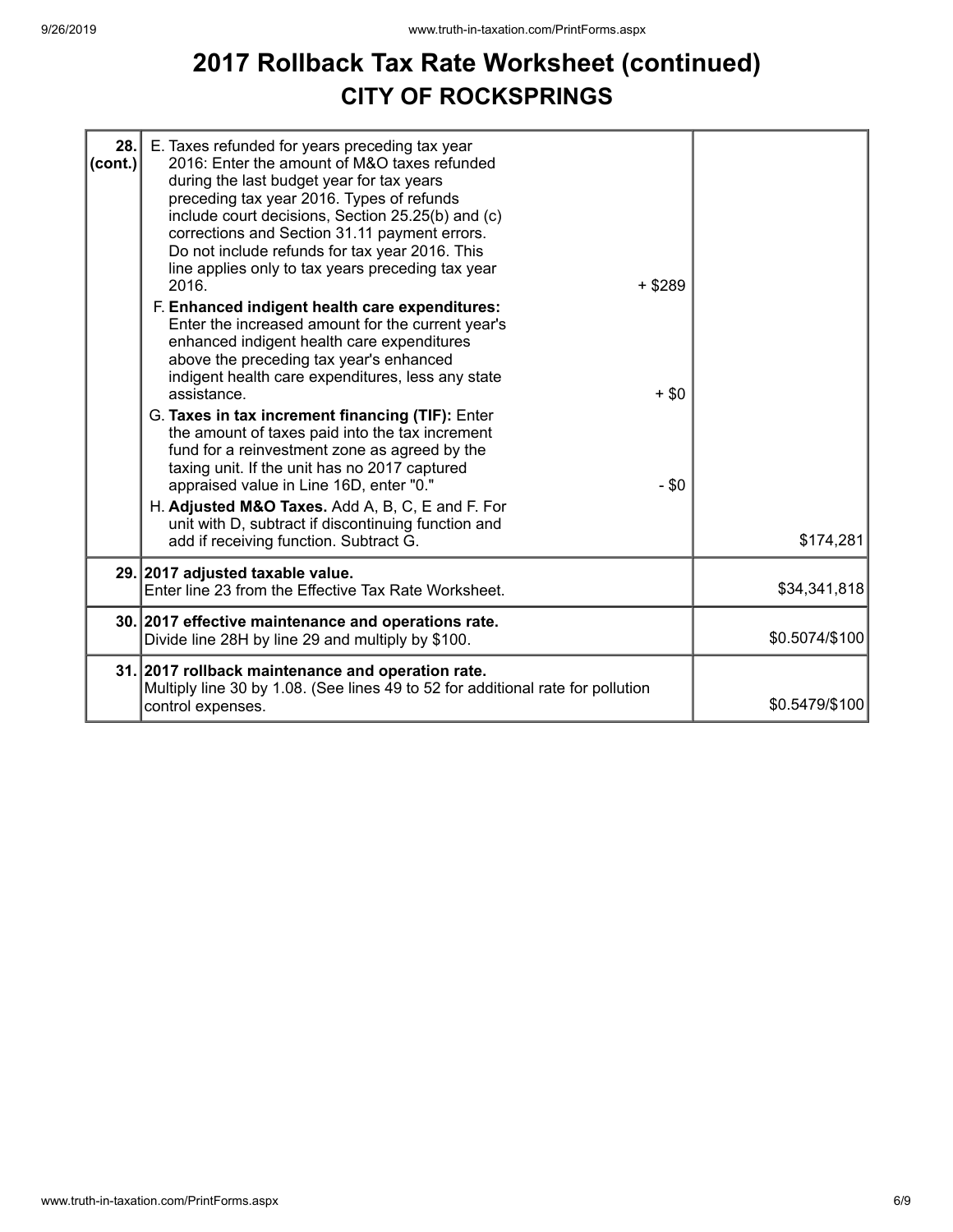# **2017 Rollback Tax Rate Worksheet (continued) CITY OF ROCKSPRINGS**

| 32. Total 2017 debt to be paid with property taxes and additional sales tax<br>revenue.<br>"Debt" means the interest and principal that will be paid on debts that:<br>(1) are paid by property taxes,<br>(2) are secured by property taxes,<br>(3) are scheduled for payment over a period longer than one year and<br>(4) are not classified in the unit's budget as M&O expenses.<br>A: Debt also includes contractual payments to other<br>taxing units that have incurred debts on behalf of this<br>taxing unit, if those debts meet the four conditions<br>above. Include only amounts that will be paid from<br>property tax revenue. Do not include appraisal<br>district budget payments. List the debt in Schedule |                |
|-------------------------------------------------------------------------------------------------------------------------------------------------------------------------------------------------------------------------------------------------------------------------------------------------------------------------------------------------------------------------------------------------------------------------------------------------------------------------------------------------------------------------------------------------------------------------------------------------------------------------------------------------------------------------------------------------------------------------------|----------------|
| <b>B: Debt Service.</b><br>\$0<br>B: Subtract unencumbered fund amount used to                                                                                                                                                                                                                                                                                                                                                                                                                                                                                                                                                                                                                                                |                |
| reduce total debt.<br>-\$0                                                                                                                                                                                                                                                                                                                                                                                                                                                                                                                                                                                                                                                                                                    |                |
| C: Subtract amount paid from other resources.<br>$-\$0$<br>D: Adjusted debt. Subtract B and C from A.                                                                                                                                                                                                                                                                                                                                                                                                                                                                                                                                                                                                                         |                |
|                                                                                                                                                                                                                                                                                                                                                                                                                                                                                                                                                                                                                                                                                                                               | \$0            |
| 33. Certified 2016 excess debt collections. Enter the amount certified by the<br>collector.                                                                                                                                                                                                                                                                                                                                                                                                                                                                                                                                                                                                                                   | \$0            |
| 34. Adjusted 2017 debt. Subtract line 33 from line 32.                                                                                                                                                                                                                                                                                                                                                                                                                                                                                                                                                                                                                                                                        | \$0            |
| 35. Certified 2017 anticipated collection rate. Enter the rate certified by the<br>collector. If the rate is 100 percent or greater, enter 100 percent.                                                                                                                                                                                                                                                                                                                                                                                                                                                                                                                                                                       | 95.000000%     |
| 36. 2017 debt adjusted for collections. Divide line 34 by line 35.                                                                                                                                                                                                                                                                                                                                                                                                                                                                                                                                                                                                                                                            | \$0            |
| 37. 2017 total taxable value. Enter the amount on line 19.                                                                                                                                                                                                                                                                                                                                                                                                                                                                                                                                                                                                                                                                    | \$34,919,919   |
| 38. 2017 debt tax rate. Divide line 36 by line 37 and multiply by \$100.                                                                                                                                                                                                                                                                                                                                                                                                                                                                                                                                                                                                                                                      | \$0.0000/\$100 |
| 39. 2017 rollback tax rate. Add lines 31 and 38.                                                                                                                                                                                                                                                                                                                                                                                                                                                                                                                                                                                                                                                                              | \$0.5479/\$100 |
| 40. COUNTIES ONLY. Add together the rollback tax rates for each type of tax the<br>county levies. The total is the 2017 county rollback tax rate.                                                                                                                                                                                                                                                                                                                                                                                                                                                                                                                                                                             |                |
| <b>Fund Name</b><br><b>Tax Rate</b><br>${fields2}$<br>${field65.1}$                                                                                                                                                                                                                                                                                                                                                                                                                                                                                                                                                                                                                                                           | $$$ /\$100     |

A taxing unit that adopted the additional sales tax must complete the lines for the *Additional Sales Tax Rate*. A taxing unit seeking additional rollback protection for pollution control expenses completes the *Additional Rollback Protection for Pollution Control*.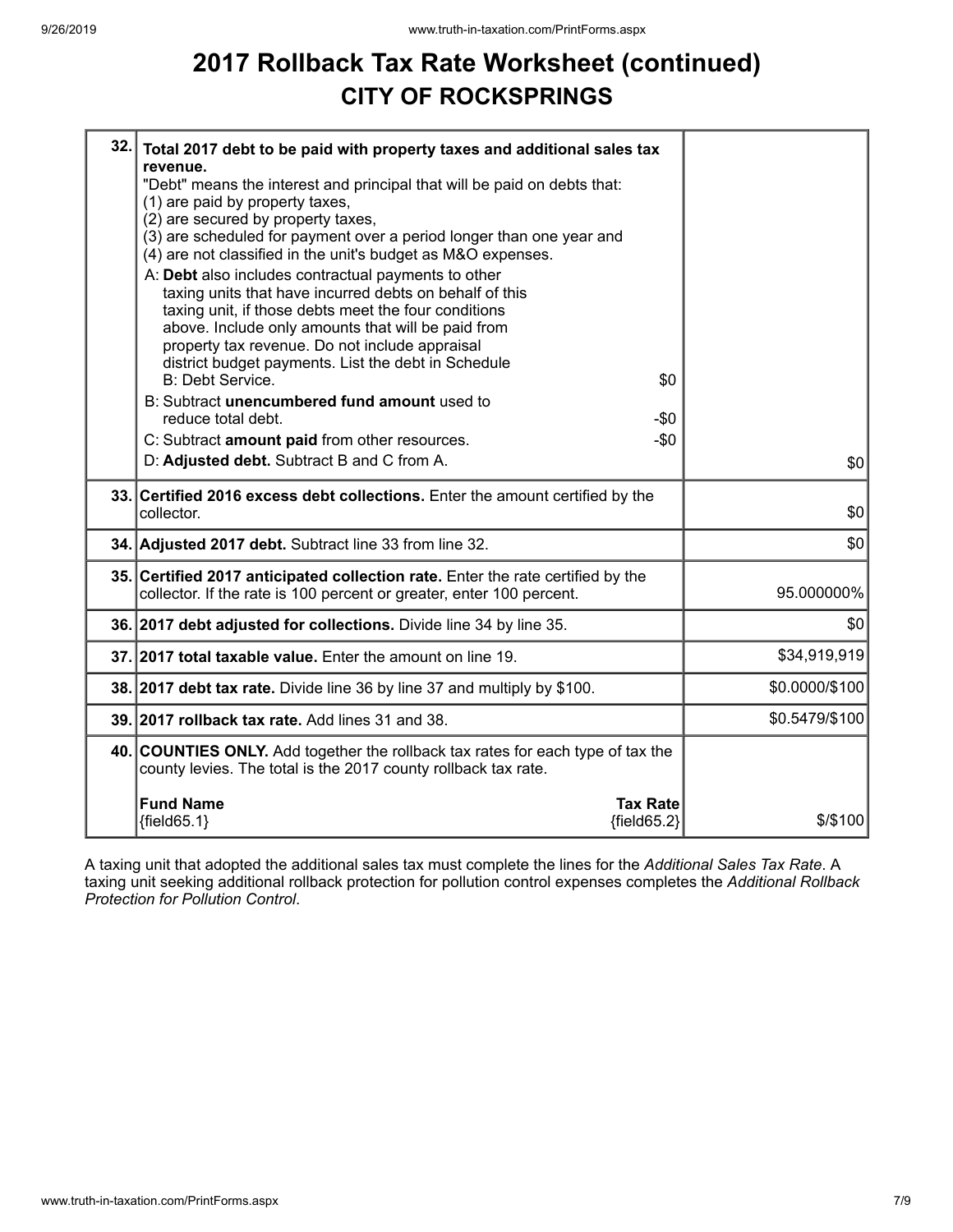# **Additional Sales Tax Rate Worksheet CITY OF ROCKSPRINGS**

| 41. Units that adopted the sales tax in August or November 2016, or in January or<br>May 2017. Enter the Comptroller's estimate of taxable sales for the previous<br>four quarters. Units that adopted the sales tax before August 2016, skip this<br>line. | \$0            |
|-------------------------------------------------------------------------------------------------------------------------------------------------------------------------------------------------------------------------------------------------------------|----------------|
| 42. Estimated sales tax revenue. Counties exclude any amount that is or will be<br>spent for economic development grants from the amount of estimated sales tax<br>revenue.                                                                                 |                |
| UNITS THAT ADOPTED THE SALES TAX IN AUGUST OR NOVEMBER<br>2016, OR IN JANUARY OR MAY 2017. Multiply the amount on line 41 by the<br>sales tax rate (.01, .005, or .0025, as applicable) and multiply the result by<br>.95.                                  |                |
| $-OR-$                                                                                                                                                                                                                                                      |                |
| UNITS THAT ADOPTED THE SALES TAX BEFORE AUGUST 2016. Enter<br>the sales tax revenue for the previous four quarters. Do not multiply by .95.                                                                                                                 | \$0            |
| 43. 2017 total taxable value. Enter the amount from line 37 of the Rollback Tax<br>Rate Worksheet.                                                                                                                                                          | \$34,919,919   |
| 44. Sales tax adjustment rate. Divide line 42 by line 43 and multiply by \$100.                                                                                                                                                                             | \$0.0000/\$100 |
| 45. 2017 effective tax rate, unadjusted for sales tax. Enter the rate from line 24 or<br>25, as applicable, on the Effective Tax Rate Worksheet.                                                                                                            | \$0.5075/\$100 |
| 46. 2017 effective tax rate, adjusted for sales tax.                                                                                                                                                                                                        |                |
| UNITS THAT ADOPTED THE SALES TAX IN AUGUST OR NOVEMBER<br>2016, OR IN JANUARY OR MAY 2017. Subtract line 45 from line 46.                                                                                                                                   |                |
| $-OR-$                                                                                                                                                                                                                                                      |                |
| UNITS THAT ADOPTED THE SALES TAX BEFORE AUGUST 2016. Enter<br>line 46, do not subtract.                                                                                                                                                                     | \$0.5075/\$100 |
| 47. 2017 rollback tax rate, unadjusted for sales tax. Enter the rate from line 39 or<br>40, as applicable, of the rollback tax rate worksheet.                                                                                                              | \$0.5479/\$100 |
| 48. 2017 rollback tax rate, adjusted for sales tax. Subtract line 44 from line 47.                                                                                                                                                                          | \$0.5479/\$100 |

If the additional sales tax rate increased or decreased from last year, contact the Comptroller's office for special instructions on calculating the sales tax projection for the first year after the rate change.